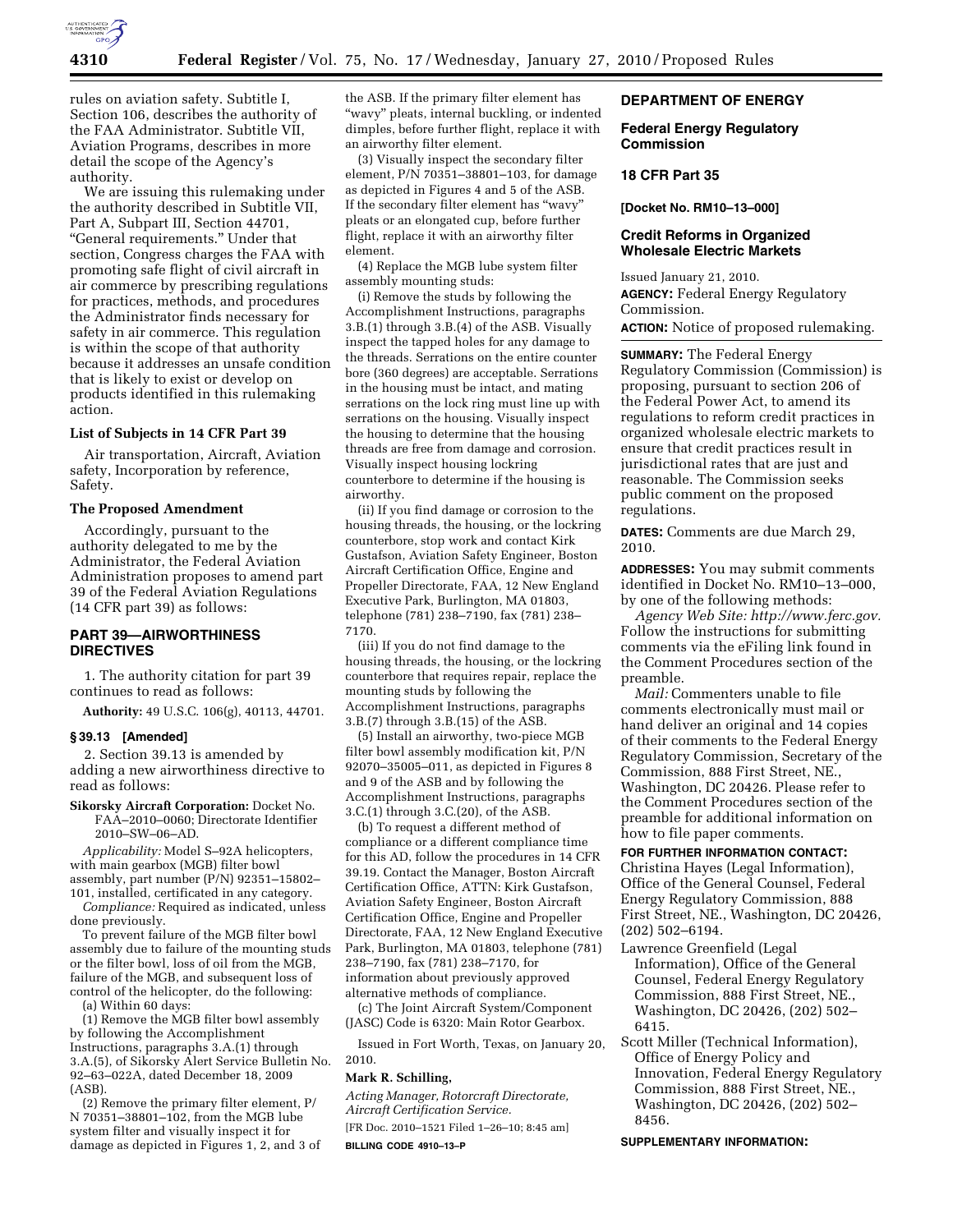### **I. Introduction**

1. Pursuant to section 206 of the Federal Power Act (FPA),<sup>1</sup> the Commission is proposing to revise Part 35 of Title 18 of the Code of Federal Regulations (CFR) to reform credit practices in organized wholesale electric markets.2 While this matter has been one of ongoing Commission interest, the recent turmoil in financial markets has emphasized the importance of sound credit practices that provide competitive markets with adequate access to capital without excessive risk and without excessive cost. Credit policies are particularly important in the organized energy markets, in which regional transmission organizations (RTOs) and independent system operators (ISOs) must balance the need for market liquidity against corresponding risk. In order to ensure that credit policies result in jurisdictional rates that are just and reasonable, the Commission proposes to require RTOs and ISOs to adopt tariff revisions reflecting these proposed credit reforms. The Commission seeks public comment on these proposed reforms.

#### **II. Background**

2. The Commission has long been interested in credit policies in wholesale electric markets. The Commission considered issues related to credit practices in 1996 in crafting the *pro forma* Open Access Transmission Tariff (OATT) in Order No. 888,3 where it directed that each transmission provider's tariff include reasonable creditworthiness provisions, and again in 2004 in a subsequent policy statement that provided additional guidance regarding creditworthiness.4

3Promoting Wholesale Competition Through Open Access Non-Discriminatory Transmission Services by Public Utilities; Recovery of Stranded Costs by Public Utilities and Transmitting Utilities, Order No. 888, 61 FR 21540 (May 10, 1996), FERC Stats. & Regs. ¶ 31,036, at 31,937 (1996) (pro forma OATT, section 11 (Creditworthiness)), order on reh'g, Order No. 888–A, 62 FR 12,274 (Mar. 14, 1997), FERC Stats. & Regs. ¶ 31,048, order on reh'g, Order No. 888–B, 81 FERC ¶ 61,248 (1997), order on reh'g, Order No. 888–C, 82 FERC ¶ 61,046 (1998), aff'd in relevant part sub nom. Transmission Access Policy Study Group v. FERC, 225 F.3d 667 (DC Cir. 2000), aff'd sub nom. New York v. FERC, 535 U.S. 1 (2002).

4Policy Statement on Electric Creditworthiness, 109 FERC ¶ 61,186 (2004) (Policy Statement).

Since then, the individual organized wholesale electric markets have developed credit practices on a case-bycase basis, in response to individual concerns and issues and with varying levels of stakeholder support. More recently, some in the industry have expressed concern that these credit practices may no longer be adequate to protect the integrity of these markets and, in turn, to protect consumers from the high costs that would flow from excessive defaults and associated risks in the markets.

3. Credit practices and related risk management tools within organized wholesale electric markets have developed incrementally. Until the 1980s, electricity was generally produced and consumed within a single utility system, or bought from neighboring traditional utility suppliers. Because the risk of non-performance was deemed minimal, collateral requirements and other credit practices were not rigidly managed. Credit practices began to evolve with the development of independent generators and then with increased bulk trading between traditional utilities and independent generators and marketers in the 1990s. Credit practices further progressed in this decade, as power trading with multiple counterparties became a recognized multi-billion dollar industry.

4. Today, parties operating outside the organized wholesale electricity markets typically use bilateral contracts such as the Western Systems Power Pool (WSPP) standard contract and the Edison Electric Institute (EEI) standard contract to sell power, managing credit risk within the terms of those agreements. However, the majority of transactions based on quantity and volume is in the organized wholesale electric markets.5 Individual RTOs and ISOs developed their own individual processes for assessing risk, extending unsecured credit, and settling accounts.

5. To a large degree, early credit policies in the organized wholesale electric markets were based on the practices of their transmission owning members. In Order No. 888, the Commission required each transmission provider to have "reasonable credit review procedures \* \* \* in accordance with standard commercial practices,"<sup>6</sup> but otherwise allowed the transmission provider to develop its own individual

credit practices.7 As the organized markets were being formed, they tended to use practices based on those of their transmission-owning members.

6. Over time, the credit policies in each RTO and ISO have evolved and, in November 2004, the Commission issued its *Policy Statement on Electric Creditworthiness* to encourage consideration of specific reforms.8 In particular, the Commission recommended that transmission providers establish qualitative and quantitative measures to assess credit risk and post those measures on their Open Access Same-Time Information System (OASIS) Web sites or in their tariffs. Further, the Commission recommended that organized wholesale electric markets seek to minimize the risk of default by shortening the settlement period, netting obligations owed by and to market participants wherever possible, and adopting other measures.

7. Subsequent to the *Policy Statement,*  various proposals to amend credit policies have been filed by RTOs and ISOs and accepted by the Commission. PJM Interconnection, LLC (PJM), for example, has made several filings revising its tariff to modify its credit practices. The Commission recently accepted PJM's proposal to revise its tariff to reduce its settlement cycle from 30 days to seven days, reduce the amount of unsecured credit allowed to \$50 million for a member company and \$150 million for an affiliated group, and eliminate unsecured credit in the financial transmission rights market.9 Earlier, the Commission accepted a shortened period to cure defaults and other tariff revisions intended to improve credit practices.10

8. Likewise, the Commission has accepted recent tariff revisions filed by California Independent System Operator Corporation (CAISO), reducing the level of unsecured credit that may be obtained by a market participant from \$250 million to \$150 million,<sup>11</sup> and eventually to \$50 million.12 The Commission has also accepted CAISO's proposal to shorten its ''settlement and

<sup>1</sup> 16 U.S.C. 824e. *Accord* 16 U.S.C. 824d (providing that rates must be just and reasonable).

<sup>2</sup>For purposes of this Notice of Proposed Rulemaking, organized wholesale electric markets include energy, transmission and ancillary service markets operated by independent system operators and regional transmission organizations. These entities are responsible for administering electric energy and financial transmission rights markets. As public utilities, they have on file as jurisdictional tariffs the rules governing such markets.

<sup>5</sup>FERC Staff, 2008 State of the Markets Report, 51 (Sept. 2009).

<sup>6</sup>Order No. 888, FERC Stats. & Regs. ¶ 31,036 at 31,937.

<sup>7</sup>While the OATT applies to transmission providers, since 1996 a number of transmission providers have developed RTOs and ISOs. 8*See supra* note 4.

<sup>9</sup>*PJM Interconnection, LLC,* 127 FERC ¶ 61,017, at P 4 (2009).

<sup>10</sup>*PJM Interconnection, LLC,* 126 FERC ¶ 61,084  $(2009)$ .

<sup>11</sup>California Independent System Operator Corp., 126 FERC ¶ 61,285 (2009).

<sup>12</sup>California Independent System Operator Corp., 129 FERC ¶ 61,142 (2009).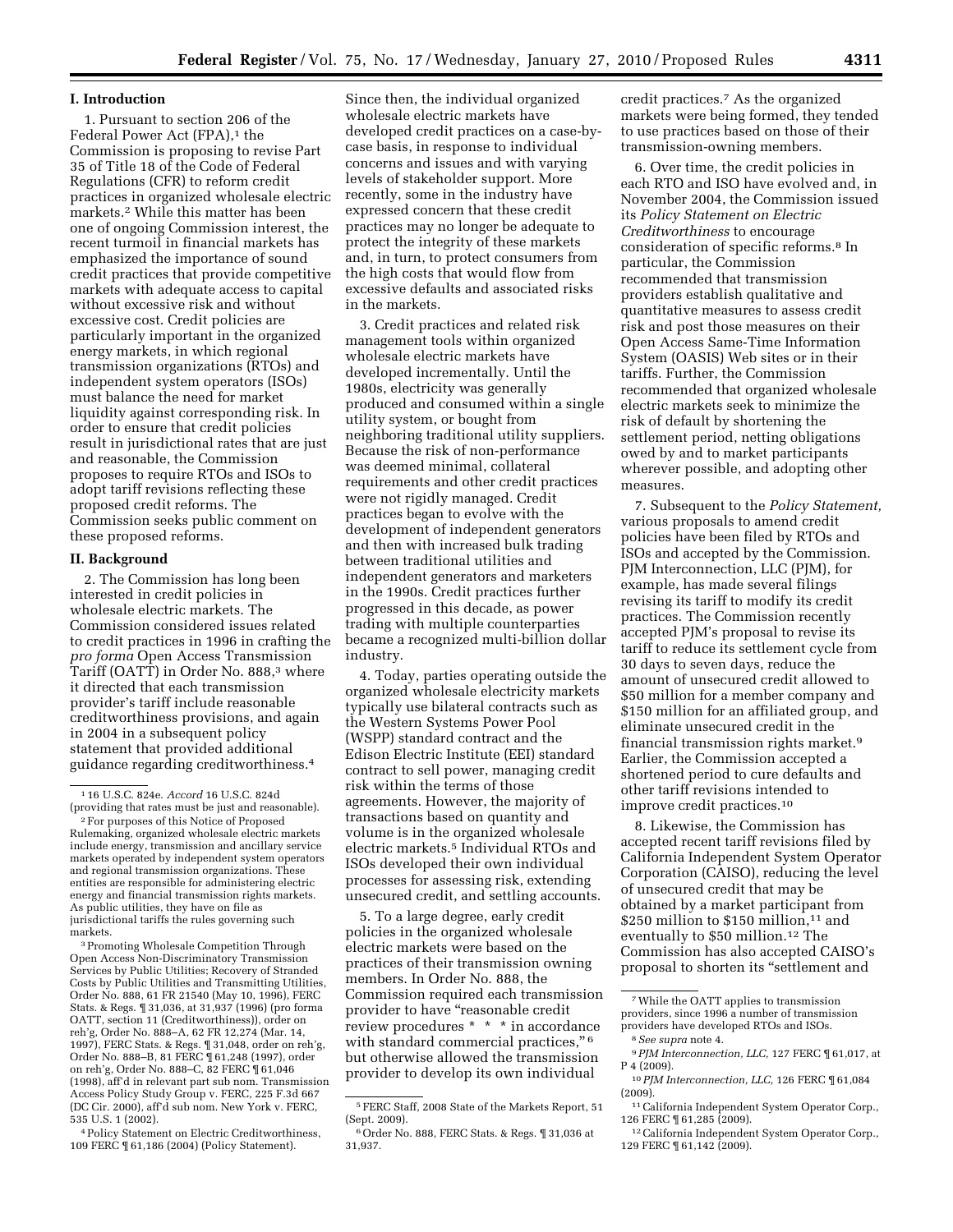payment period'' from more than 80 days to approximately 25 days.13

9. Notwithstanding the progress that has been made in some of the organized wholesale electric markets in reforming credit practices, the Commission is concerned that more needs to be done to ensure that rates for service in those markets are just and reasonable. Past experience in the markets has highlighted aspects of the credit management tools that require modification,14 as was emphasized at a technical conference on credit and capital issues held by the Commission in January 2009.15 Concerns of default, especially large defaults that have not been minimized by market safeguards, are troubling in the organized wholesale electric markets, in which losses due to default are borne among all market participants.16 As part of our continuing oversight and assessment of these markets, the Commission is acting today to ensure that the credit policies in place in those markets are sufficient to reasonably protect consumers against the adverse effects of default.

## **III. Discussion**

10. Given a decade or more of experience and evolution by the markets with credit practices, the Commission believes that it is appropriate to now consider adoption of specific requirements regarding credit practices for organized wholesale electric markets, to be set forth in the Commission's regulations. To promote confidence in the markets, the Commission proposes reforming credit practices of the organized wholesale electric markets to limit potential future market disruptions and to dampen the possible ripple effect of such disruptions. These reforms include shortening settlement periods and reducing the amount of unsecured credit, as described below. The Commission believes that these reforms, if adopted, will enhance certainty and

15Testimony in Technical Conference on Credit and Capital Issues, Docket No. AD09–2–000, Tr. 91:23–25 (Mr. Robert Ludlow, Vice President and Chief Financial Officer, ISO–NE) (Jan. 13, 2009); Testimony in Technical Conference on Credit and Capital Issues, Docket No. AD09–2–000, Tr. 101:3– 5 (Mr. Philip Leiber, Chief Financial Officer and Treasurer, CAISO) (Jan. 13, 2009).

16*Policy Statement,* 109 FERC ¶ 61,186 at P 17 (''If collateral posted by a defaulting party is not sufficient to cover the amount of its default, the remaining credit risk exposure and costs are socialized across an ISO's/RTO's members.'').

stability in the markets and, in turn, ensure that costs associated with market participant defaults do not result in unjust or unreasonable rates.

11. The Commission also notes that some market participants may pose different credit risks than others. For instance, Mr. Robert Levin stated that, in his experience, "[in] discussing it with a number of the ISOs and RTOs, and it was certainly brought to our attention, that [municipalities] are pretty good credit risks."<sup>17</sup> Thus, the Commission requests comment on whether the credit practices discussed below should be applied in the same way to all market participants or whether they should be applied differently to certain market participants depending on their characteristics.

12. While the Commission proposes that the tariff changes be submitted no later than June 30, 2011, to go into effect no later than 60 days after filing, the Commission also requests comment on whether the changes proposed should be put in place earlier. In proposing this deadline, the Commission seeks to balance the needs of the organized wholesale electric markets to modify their practices to comply with the proposed reforms against the benefits to the markets and consumers of having the reforms in place before the winter peak season in 2011–2012. In addition, the Commission specifically requests the views of the ISO's and RTO's managements, as the entities responsible for administering these markets, on each of the proposals set forth below.18

### *A. Shortening the Settlement Cycle*

13. The length of the settlement (i.e., billing) period raises both cash management and risk issues. As discussed in our *Policy Statement,* the size of credit risk exposure is, in large part, a function of the length of time between completion of the various parts of electricity transactions, i.e., the provision of service, the billing for service, and the payment for service. Since the risk of default begins at the time the product or service is committed for delivery and continues until the account payable is ultimately extinguished, reductions in settlement periods would serve to: (1) lower the level of financial assurances required (i.e., collateral requirement provided by individual participants); (2) reduce the

quantity of the aggregate level of payables outstanding at any point in time, thereby reducing the potential exposure of a defaulting entity; (3) enable updated transaction prices and charges to be utilized in a timely manner in determining credit risk exposure; and (4) provide earlier identification of default situations by lessening the opportunity for an unrecognized default and its severity. Accordingly, the Commission believes that ISOs/RTOs can minimize the exposure period and significantly reduce the credit risk to all market participants by reducing the time between when a cost is incurred and when payment is ultimately received by an ISO/RTO (i.e., shortening the settlement period).19

14. PJM has since commissioned a study that concluded, among other things, that shorter settlement periods would reduce default exposures. Based on this analysis, PJM estimated when it filed for weekly billing that the total credit risk exposure would be reduced by \$2.1 billion (68 percent) and the necessary financial security provided by members would be reduced by \$700 million (73 percent).20

15. The Commission proposes to revise its regulations to require that each RTO and ISO include in the credit provisions of its tariff revisions to implement a settlement cycle of no more than seven calendar days with no more than an additional seven calendar days for final payment. The Commission recognizes that software system adjustments may be necessary and is also aware that similar system changes have resulted in significant delays of other market changes.21 The Commission further requests comment on the practicality of organized wholesale electric markets implementing daily settlement periods within one year of implementation of weekly settlement periods.

16. We recognize that net wholesale buyers in organized wholesale electric markets may incur cash management costs by paying within the shortened timeframe, given that they receive

 $^{\rm 13}$  California Independent System Operator Corp., 128 FERC  $\P$  61,265, at P 4 (2009).

<sup>14</sup>*See New England Power Pool,* 97 FERC ¶ 61,387 (2001) (accepting alternative payment and financial assurance arrangements filed by NEPOOL in response to defaults associated with the bankruptcy of Enron).

<sup>17</sup>Testimony in Technical Conference on Credit and Capital Issues, Docket No. AD09–2–000, Tr. 133:12–14 (Mr. Robert Levin, Managing Director, Energy Research, Chicago Mercantile Exchange) (Jan. 13, 2009).

<sup>18</sup>The views of management may be expressed through the ISO–RTO Council (IRC).

<sup>19</sup>*Policy Statement,* 109 FERC ¶ 61,186 at P 21. 20PJM Credit & Clearing Analysis Project:

Findings & Recommendations (June 2008) (found on Dec. 31, 2009 at: *http://www.pjm.com/*∼*/media/ committees-groups/committees/mc/20080626-item-03d-crmsc-market-reform-creditrecommendations.ashx*).

<sup>21</sup>To the extent possible, the Commission encourages use of software already used in markets that are currently operating on a seven-day settlement timeframe. For example, PJM and ISO– NE already use a seven day settlement timeframe. *PJM Interconnection, LLC,* 127 FERC ¶ 61,017 at P 4; *New England Power Pool,* 107 FERC ¶ 61,201, at P 10-12 (2004).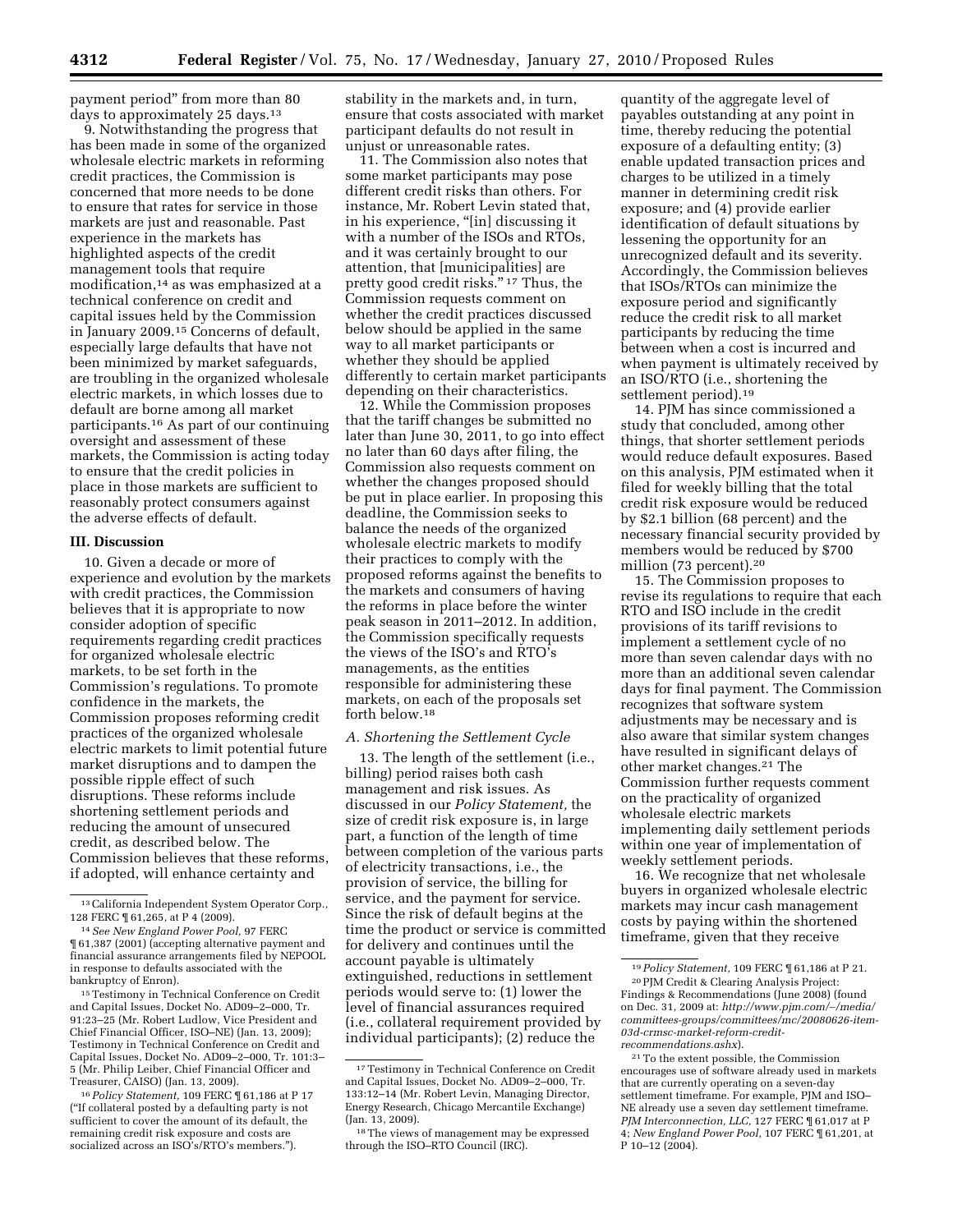revenues from their own retail buyers on a 30-day basis.22 To reconcile the discrepancy in cash flow, a market participant may need to arrange cash management facilities to manage the more frequent payments. The Commission invites comments on this proposal, and whether it would involve a one-time cost to establish such a facility or ongoing costs that could significantly affect liquidity and rates.

#### *B. Use of Unsecured Credit*

17. As suggested above, as the timeframe of settlement shrinks, so does the amount of unsecured credit that a participant may need. This is because the number of outstanding transactions and the size of the amounts outstanding become smaller, thus minimizing the credit exposure to any market participant.23

18. While RTOs and ISOs have tightened risk and credit standards over the years, the vestiges of the practices historically used for unsecured credit are still substantial in some markets. Following those practices, RTOs and ISOs, after credit analysis, generally allow significant amounts of unsecured credit. The Commission understands that the level of unsecured credit allowed has also varied widely among the organized wholesale electric markets (during the financial crisis in fall 2008, ranging from 50 to 80 percent).

19. The Commission proposes to revise its regulations to require that each RTO and ISO include in the credit provisions of its tariff revisions to reduce the extension of unsecured credit to no more than \$50 million per market participant. The Commission seeks comment on whether there should be a further aggregate cap to cover an entire corporate family (e.g., holding company, subsidiaries, associates, and affiliates) and also whether the cap should be different for markets of different sizes. Reducing the level of unsecured credit combined with shortening the settlement timeframe should reduce the risk of default and consequently reduce the cost of default that is shared among market participants.

20. The Commission further requests comment on the practicality of eliminating unsecured credit in

connection with adopting daily settlement within one year of implementation of weekly settlement periods.

# *C. Financial Transmission Rights Markets*

21. The above-proposed reforms are not directly applicable to markets for financial transmission rights, because financial transmission rights have a longer-dated obligation to perform which can run from a month to a year or more. The Commission has also noted that financial transmission rights markets have unique risks that distinguish them from other wholesale electric markets, and that the value of a financial transmission right depends on unforeseeable events, including unplanned outages and unanticipated weather conditions.<sup>24</sup> Moreover, financial transmission rights are relatively illiquid, adding to the inherent risk in their valuation.25

22. For example, PJM suffered a significant default in December 2007 in its financial transmission rights market 26 and moved to eliminate the use of unsecured credit in that market due to its risk.27 That default illustrates the unique risk of financial transmission rights. Given a change in market conditions, a set of financial transmission rights positions became highly unprofitable. Because financial transmission rights obligations cannot be terminated prior to the expiration of the contract, from one month to several years, losses can mount to the point that the financial transmission right holder goes bankrupt.

23. Given the unique characteristics of and risks inherent in financial transmission rights markets, the Commission therefore proposes to revise its regulations to require that each RTO and ISO include in the credit provisions of its tariff provisions that eliminate unsecured credit in financial transmission rights markets.

### *D. Ability To Offset Market Obligations*

24. Organized wholesale electric markets typically arrange for settlement and netting of transactions entered into between market participants and the market administrator, but do not take

title to the underlying contract position of a participant at the time of settlement. This practice became an issue during the Mirant bankruptcy and its resulting default in the CAISO market. Because CAISO had not ''taken title'' of the transactions, CAISO could not net payments owed to Mirant against payments owed by Mirant.28 As a result, all of Mirant's creditors had a claim to revenues owed to Mirant by CAISO market participants, but CAISO market participants bore the loss for money owed and not paid by Mirant.

25. The Commission therefore proposes to revise its regulations to require that each RTO and ISO include in the credit provisions of its tariff revisions to clarify their status as a party to each transaction so as to eliminate any ambiguity or question as to their ability to manage defaults and to offset market obligations. The Commission seeks comment on whether this clarification of status would have ramifications beyond addressing the risk highlighted here.

# *E. Minimum Criteria for Market Participation*

26. The Commission recognizes that trading helps provide market liquidity, but trading by undercapitalized entities without adequate risk management procedures in place poses an unwarranted risk to organized wholesale electric markets and to their market participants. Minimum criteria for market participation, such as the capability to engage in risk management or hedging or to out-source this capability with periodic compliance verification, are intended to make sure that each market participant has at its disposal adequate risk management capabilities and adequate capital to engage in trading with minimal risk, and related costs, to the market as a whole. Minimum criteria should not be onerous, however, and should allow most traditional market participants including small load-serving entities, municipalities, cooperatives, and other similar participants in organized wholesale electric markets—to participate.

27. The Commission therefore proposes to revise its regulations to require that each RTO and ISO include in the credit provisions of its tariff language to specify minimum participation criteria for all market

<sup>22</sup>*See* Testimony in Technical Conference on Credit and Capital Issues, Docket No. AD09–2–000, Tr. 146:3–9 (Mr. Daniel Sarti, Credit Risk Manager, Arizona Public Service Company) (Jan. 13, 2009).

<sup>23</sup>*See California Independent System Operator Corp.,* 129 FERC ¶ 61,142 at P 14 (adopting limit of \$50 million of unsecured credit per market participant); *PJM Interconnection, LLC,* 127 FERC ¶ 61,017 at P 5 (adopting limit of \$50 million for a member company and \$150 million for an affiliated group).

<sup>24</sup>For a financial transmission right, an unexpected outage can cause unforeseen congestion or movement in flows and the resulting charges or credits can swing very substantially either way.

<sup>25</sup>*PJM Interconnection, LLC,* 127 FERC ¶ 61,017 at P 36.

<sup>26</sup>*PJM Interconnection, LLC,* 122 FERC ¶ 61,279, at P 26 n.10 (2008) (citing defaults by Exel and Power Edge in PJM's financial transmission rights market).

<sup>27</sup>*PJM Interconnection, LLC,* 127 FERC ¶ 61,017 at P 8, 36.

<sup>28</sup>Memorandum by Wachtell, Lipton, Rosen & Katz to PJM regarding Setoffs and Credit Risk of PJM in Member Bankruptcies at 7, 10–11 (Mar. 17, 2008) (found on Dec. 31, 2009 at *http:// www.pjm.com/*∼*/media/committees-groups/ committees/crmsc/20080423/20080423-wachtellnetting-memo.ashx*).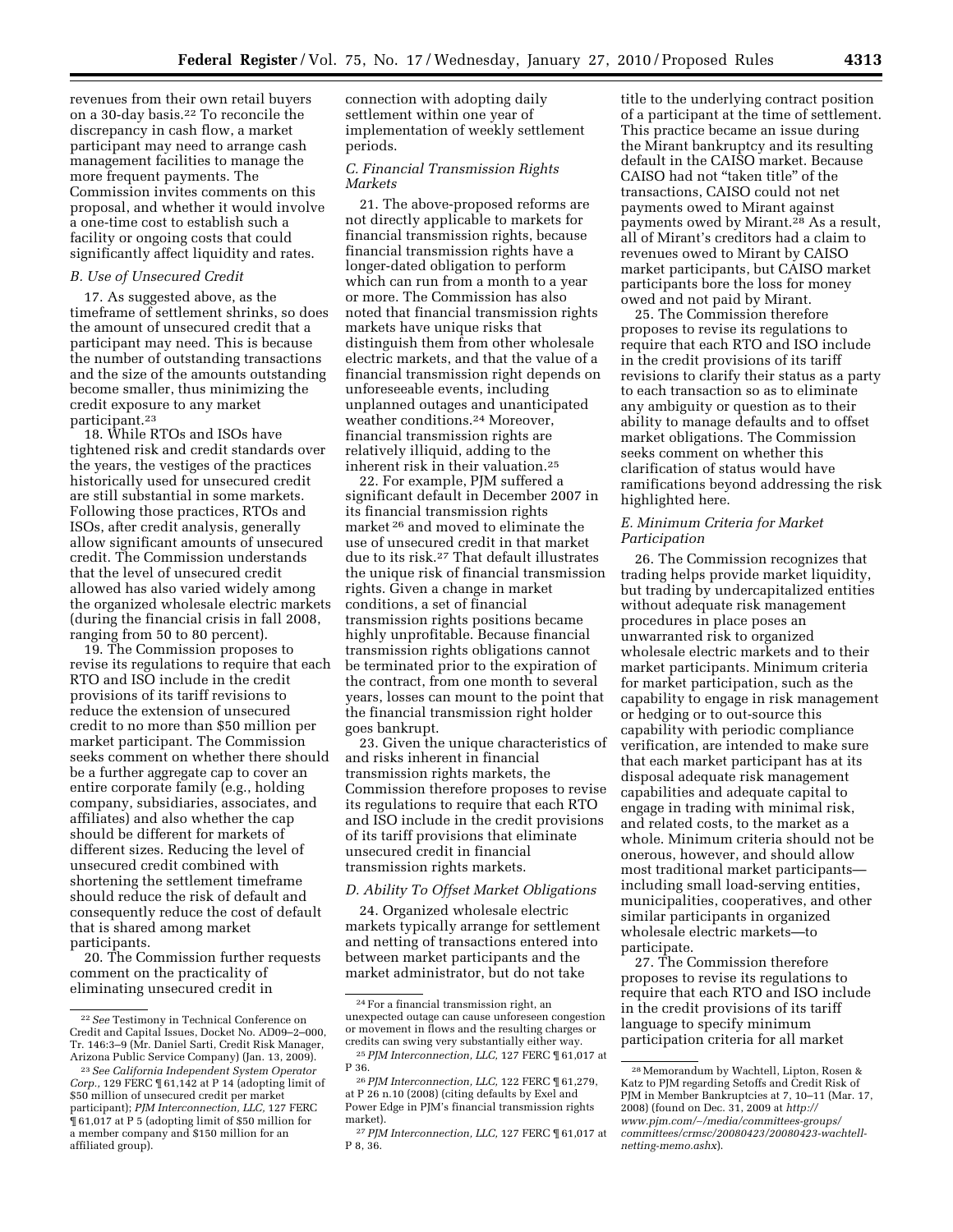participants. The Commission requests comment on what the minimum criteria should be, as well as the process by which the organized wholesale electric markets adopt such criteria.

# *F.* ''*Material Adverse Change*''

28. Many wholesale market tariffs allow a market administrator to require additional collateral if there is a ''material adverse change'' in the market participant's credit status. However, this phrase is ambiguous and could lead to uncertainty as to when a market administrator can require the posting of additional collateral, at potentially great cost to the market participant. Additionally, this ambiguity may have the practical effect of delaying a market administrator's request for additional collateral until the last minute, by which time the market participant may find it difficult or impossible to obtain and provide such collateral. The mere request for collateral at such a late date could even lead to reactions from other market participants that result in defaults.

29. The Commission therefore proposes to revise its regulations to require that each RTO and ISO include in the credit provisions of its tariff language to specify under what circumstances a market administrator may invoke a ''material adverse change'' as a justification for requiring additional collateral. The Commission requests comment as to specific language regarding the circumstances under which a market administrator may invoke the ''material adverse change'' provision and the process by which the organized wholesale electric markets would adopt such language.

# *G. Grace Period to* ''*Cure*'' *Collateral Posting*

30. RTOs and ISOs have also adopted timeframes in which a party may ''cure'' its changed credit position by posting additional collateral. The standardized timeframe helps eliminate uncertainty

for other market participants during periods of credit stress. PJM, for example, has adopted a period of two business days to cure.29 The Commission understands that demanding additional collateral from a participant can complicate that participant's financial position and that the participant may need time to "cure," including consulting with potential lenders and others. On the other hand, the Commission is also aware that the time period to "cure" the position of the participant must be short enough to minimize uncertainty for other market participants and to stem accumulation of debt and potentially erratic market behavior.

31. For these reasons, the Commission proposes to revise its regulations to require that each RTO and ISO include in the credit provisions of its tariff language to limit the time period allowed to post additional collateral when additional collateral is requested by the organized wholesale electric market. The Commission requests comment on the appropriate time period to post additional collateral, e.g., two business days, as PJM has adopted, and whether the time period should be standardized among organized wholesale electric markets.

### **IV. Environmental Analysis**

32. The Commission is required to prepare an Environmental Assessment or an Environmental Impact Statement for any action that may have a significant adverse effect on the human environment.30 The Commission has categorically excluded certain actions from this requirement as not having a significant effect on the human environment.31 The proposed regulations are categorically excluded as they address rate filings submitted under section 206 of the FPA and the establishment of just and reasonable rates, terms and conditions of jurisdictional service under this section

of the FPA.32 Accordingly, no environmental assessment is necessary and none has been prepared for this NOPR.

# **V. Information Collection Statement**

33. The Office of Management and Budget's (OMB) regulations require approval of certain information collection requirements imposed by agency rules. Upon approval of a collection(s) of information, OMB will assign an OMB control number and an expiration date. Respondents subject to the filing requirements of a rule will not be penalized for failing to respond to these collections of information unless the collections of information display a valid OMB control number.

34. This NOPR proposes to amend the Commission's regulations pursuant to section 206 of the Federal Power Act, to reform credit practices of organized wholesale electric markets to limit potential future market disruptions. To accomplish this, the Commission proposes to require RTOs and ISOs to adopt tariff revisions reflecting these credit reforms. Such filings would be made under Part 35 of the Commission's regulations. The information provided for under Part 35 is identified as FERC– 516.

35. The Commission is submitting these reporting requirements to OMB for its review and approval under section 3507(d) of the Paperwork Reduction Act. Comments are solicited on the Commission's need for this information, whether the information will have practical utility, the accuracy of provided burden estimates, ways to enhance the quality, utility, and clarity of the information to be collected, and any suggested methods for minimizing the respondent's burden, including the use of automated information techniques.

*Burden Estimate:* The Public Reporting burden for the requirements contained in the NOPR is as follows:

| Data collection                                                            | Number of   | No. of    | Hours per | Total annual |
|----------------------------------------------------------------------------|-------------|-----------|-----------|--------------|
|                                                                            | respondents | responses | response  | hours        |
| FERC-516:<br>Transmission Organizations with Organized Electricity Markets |             |           | 60        | 360          |

*Information Collection Costs:* The Commission seeks comments on the costs to comply with these requirements. The Commission has projected the average annualized cost of

all respondents to be the following: 360 hours @ \$300 per hour = \$108,000 for respondents. No capital costs are estimated to be incurred by respondents.

*Title:* FERC–516 ''Electric Rate Schedule Tariff Filings''

*Action:* Proposed Collections *OMB Control No:* 1902–0096

<sup>29</sup>*PJM Interconnection, LLC,* 126 FERC ¶ 61,084 at P 12.

<sup>30</sup>*Regulations Implementing the National Environmental Policy Act,* Order No. 486, 52 FR 47897 (Dec. 17, 1987), FERC Stats. & Regs., Regulations Preambles 1986–1990, ¶ 30,783 (1987).

<sup>31</sup> 18 CFR 380.4.

<sup>32</sup>*See* 18 CFR 380.4(a)(15).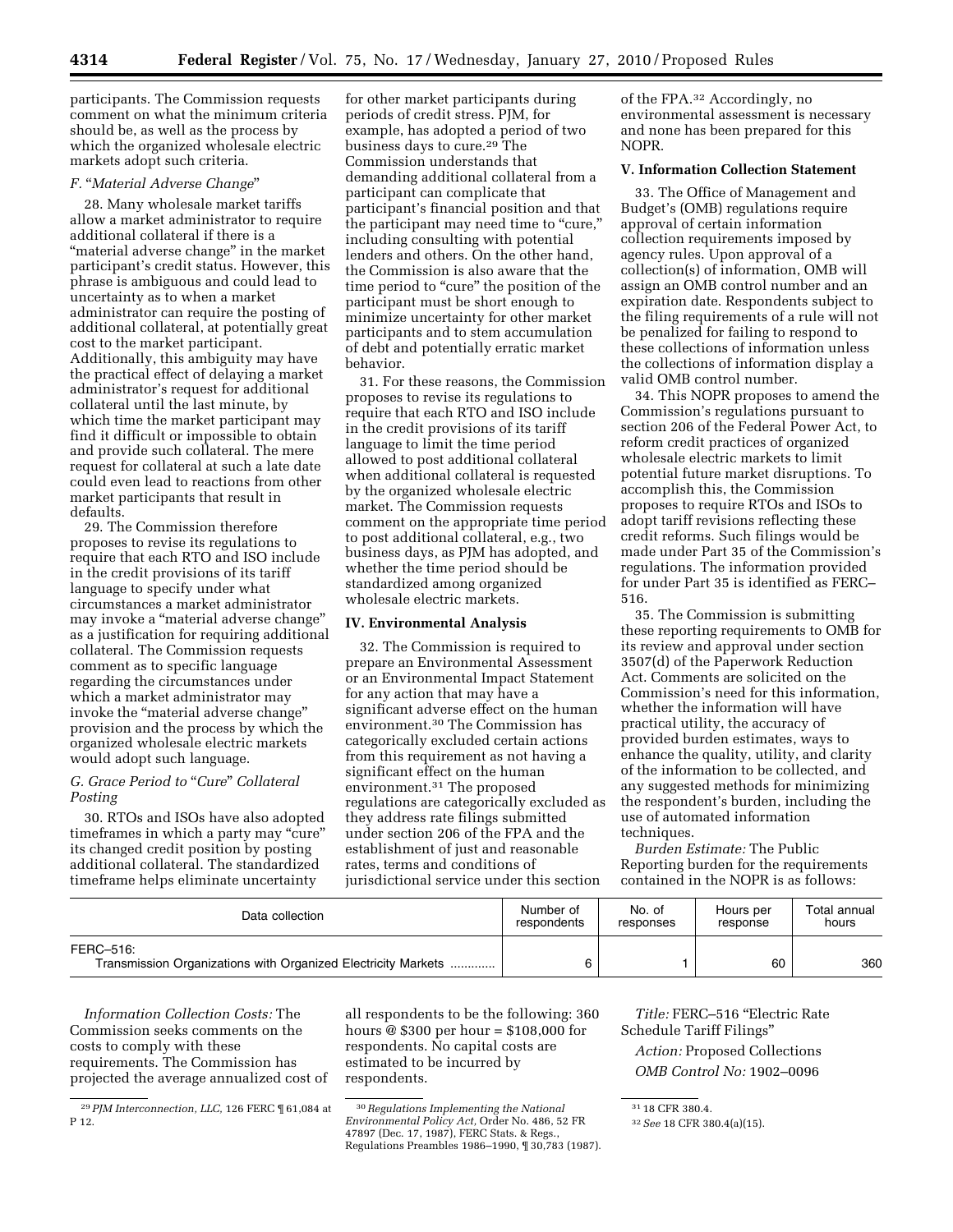*Respondents:* Business or other for profit, and/or not for profit institutions.

*Frequency of Responses:* One time to initially comply with the rule, and then on occasion as needed to revise or modify.

36. *Necessity of the Information:* The information from FERC–516 enables the Commission to exercise its wholesale electric power and transmission oversight responsibilities in accordance with the Federal Power Act. The Commission needs sufficient detail to make an informed and reasonable decision concerning the appropriate level of rates, and the appropriateness of non-rate terms and conditions, and to aid customers and other parties who may wish to challenge the rates, terms, and conditions proposed by the utility.

37. This proposed rule, if adopted, would amend the Commission's regulations to ensure that credit practices currently in place in markets reasonably protect consumers against the adverse effects of default. To promote confidence in the markets, the Commission believes it is appropriate to consider adoption of specific requirements regarding credit practices for organized wholesale electric markets. These requirements include shortening of settlement periods and reducing the amount of unsecured credit. The Commission believes these actions, if they are adopted, will enhance certainty and stability in the markets, and in turn, ensure that costs associated with market participant defaults do not result in unjust or unreasonable rates.

38. *Internal review:* The Commission has reviewed the requirements pertaining to organized wholesale electric markets and determined the proposed requirements are necessary to its responsibilities under section 206 of the Federal Power Act.

39. These requirements conform to the Commission's plan for efficient information collection, communication and management within the energy industry. The Commission has assured itself, by means of internal review, that there is specific, objective support for the burden estimates associated with the information requirements.

40. Interested persons may obtain information on the reporting requirements by contacting: Federal Energy Regulatory Commission, 888 First Street, NE., Washington, DC 20426 [Attention: Michael Miller, Office of the Executive Director, Phone: (202) 502– 8415, fax: (202) 273–0873, e-mail: *michael.miller@ferc.gov*]. Comments on the requirements of the proposed rule may also be sent to the Office of Information and Regulatory Affairs,

Office of Management and Budget, Washington, DC 20503 [Attention: Desk Officer for the Federal Energy Regulatory Commission], e-mail: *oira*\_*submission@omb.eop.gov.* 

## **VI. Regulatory Flexibility Act Certification**

41. The Regulatory Flexibility Act of 1980 (RFA)  $3\overline{3}$  requires agencies to prepare certain statements, descriptions, and analyses of proposed rules that will have significant economic impact on a substantial number of small entities.34 Agencies are not required to make such an analysis if a rule would not have such an effect.

42. The RTOs and ISOs regulated by the Commission do not fall within the RFA's definition of small entity.35 In addition, the vast majority of market participants in RTOs and ISOs are, either alone or as part of larger corporate families, not small entities. And the protections proposed here will protect all market participants, including small market participants, by reducing the likelihood of defaults and minimizing the impact of any defaults.

43. California Independent Service Operator Corp. is a nonprofit organization comprised of more than 90 electric transmission companies and generators operating in its markets and serving more than 30 million customers.

44. New York Independent System Operator, Inc. (NYISO) is a nonprofit organization that oversees wholesale electricity markets serving 19.2 million customers. NYISO manages a 10,775 mile network of high-voltage lines.

45. PJM Interconnection, LLC is comprised of more than 450 members including power generators, transmission owners, electricity distributors, power marketers and large industrial customers and serving 13 states and the District of Columbia.

46. Southwest Power Pool, Inc. is comprised of 50 members serving 4.5 million customers in eight states and has 52,301 miles of transmission lines.

35 5 U.S.C. 601(3), citing to section 3 of the Small Business Act, 15 U.S.C. 632. Section 3 of the Small Business Act defines a ''small-business concern'' as a business which is independently owned and operated and which is not dominant in its field of operation.

47. Midwest Independent Transmission System Operator, Inc. (Midwest ISO) is a non-profit organization with over 131,000 megawatts of installed generation. Midwest ISO has 93,600 miles of transmission lines and serves 15 states and one Canadian province.

48. ISO New England Inc. (ISO–NE) is a regional transmission organization serving six states in New England. The system is comprised of more than 8,000 miles of high voltage transmission lines and several hundred generating facilities of which more than 350 are under ISO–NE's direct control.

49. Therefore, the Commission certifies the proposed rule will not have a significant economic impact on a substantial number of small entities. As a result, no regulatory flexibility analysis is required.

### **VII. Comment Procedures**

50. The Commission invites interested persons to submit comments on the matters and issues proposed in this notice, including any related matters or alternative proposals that commenters may wish to discuss. Comments are due March 29, 2010. Comments must refer to Docket No. RM10–13–000, and must include the commenter's name, the organization they represent, if applicable, and their address in their comments. Comments may be filed either in electronic or paper format.

51. Comments may be filed electronically via the eFiling link on the Commission's web site at *http:// www.ferc.gov.* The Commission accepts most standard word processing formats, but requests commenters to submit comments in a text-searchable format rather than a scanned image format. Commenters filing electronically do not need to make a paper filing. Commenters that are not able to file comments electronically must send an original and 14 copies of their comments to: Federal Energy Regulatory Commission, Secretary of the Commission, 888 First Street, NE., Washington, DC, 20426.

52. All comments will be placed in the Commission's public files and may be viewed, printed, or downloaded remotely as described in the Document Availability section below. Commenters on this proposal are not required to serve copies of their comments on other commenters.

### **VIII. Document Availability**

53. In addition to publishing the full text of this document in the *Federal Register,* the Commission provides all interested persons an opportunity to view and/or print the contents of this

<sup>33</sup> 5 U.S.C. 601–12.

<sup>&</sup>lt;sup>34</sup> The RFA definition of "small entity" refers to the definition provided in the Small Business Act, which defines a "small business concern" as a business that is independently owned and operated and that is not dominant in its field of operation. 15 U.S.C. 632. The Small Business Size Standards component of the North American Industry Classification System defines a small electric utility as one that, including its affiliates, is primarily engaged in the generation, transmission, and/or distribution of electric energy for sale and whose total electric output for the preceding fiscal year did not exceed 4 million MWh. 13 CFR 121.201.